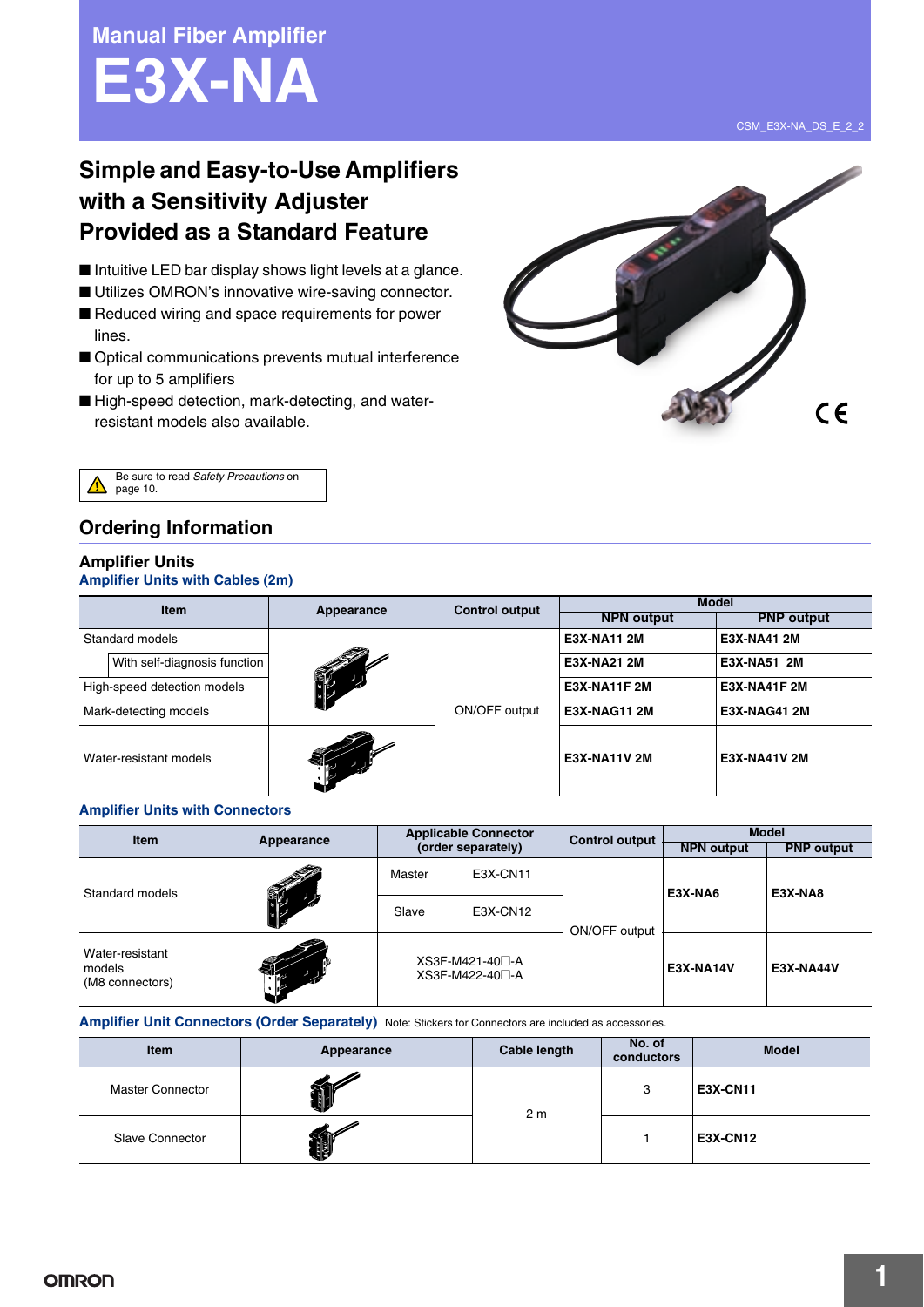| <b>Combining Amplifier Units and Connectors</b>      | <b>Amplifier Units</b>       |            |            |    | <b>Applicable Connectors (Order Separately)</b> |                                         |  |
|------------------------------------------------------|------------------------------|------------|------------|----|-------------------------------------------------|-----------------------------------------|--|
| Refer to the following tables when placing an order. | <b>Type</b>                  | <b>NPN</b> | <b>PNP</b> | ٠. | <b>Master Connector</b>                         | <b>Slave Connector</b>                  |  |
| Basically, Amplifier Units and Connectors are sold   | Standard<br>models           | E3X-NA6    | E3X-NA8    |    | E3X-CN11 (3-wire)                               | E3X-CN12 (1-wire)                       |  |
| separately.                                          | When Using 5 Amplifier Units |            |            |    |                                                 |                                         |  |
|                                                      | 5 Amplifier Units            |            |            | ÷. |                                                 | 1 Master Connector + 4 Slave Connectors |  |
|                                                      |                              |            |            |    |                                                 |                                         |  |

## **Sensor I/O Connectors (Order Separately)**

| <b>Size</b>          | <b>Cable specifications</b> | Appearance         |                   | Cable type |                             | <b>Model</b>    |
|----------------------|-----------------------------|--------------------|-------------------|------------|-----------------------------|-----------------|
| M8<br>Standard cable | Straight connector          |                    | 2 m               |            | XS3F-M421-402-A             |                 |
|                      |                             |                    | <b>COLLECTION</b> | 5 m        | Four-<br>conductor<br>cable | XS3F-M421-405-A |
|                      |                             | L-shaped connector | <b>SARC</b>       | 2 m        |                             | XS3F-M422-402-A |
|                      |                             |                    |                   | 5 m        |                             | XS3F-M422-405-A |

Note: Refer to *Introduction to Sensor I/O Connectors* for details.

### **Accessories (Order Separately)**

## **Mounting Brackets**

| Appearance | <b>Applicable models</b>                | <b>Model</b> | Quantity |
|------------|-----------------------------------------|--------------|----------|
|            | $E3X-NA$<br>$E3X-NA\Box F$<br>$E3X-NAG$ | E39-L143     |          |
|            | $E3X-NA\n\neg V$                        | E39-L148     |          |

### **End Plate**

| Appearance | <b>Model</b> | Quantity |
|------------|--------------|----------|
|            | <b>PFP-M</b> |          |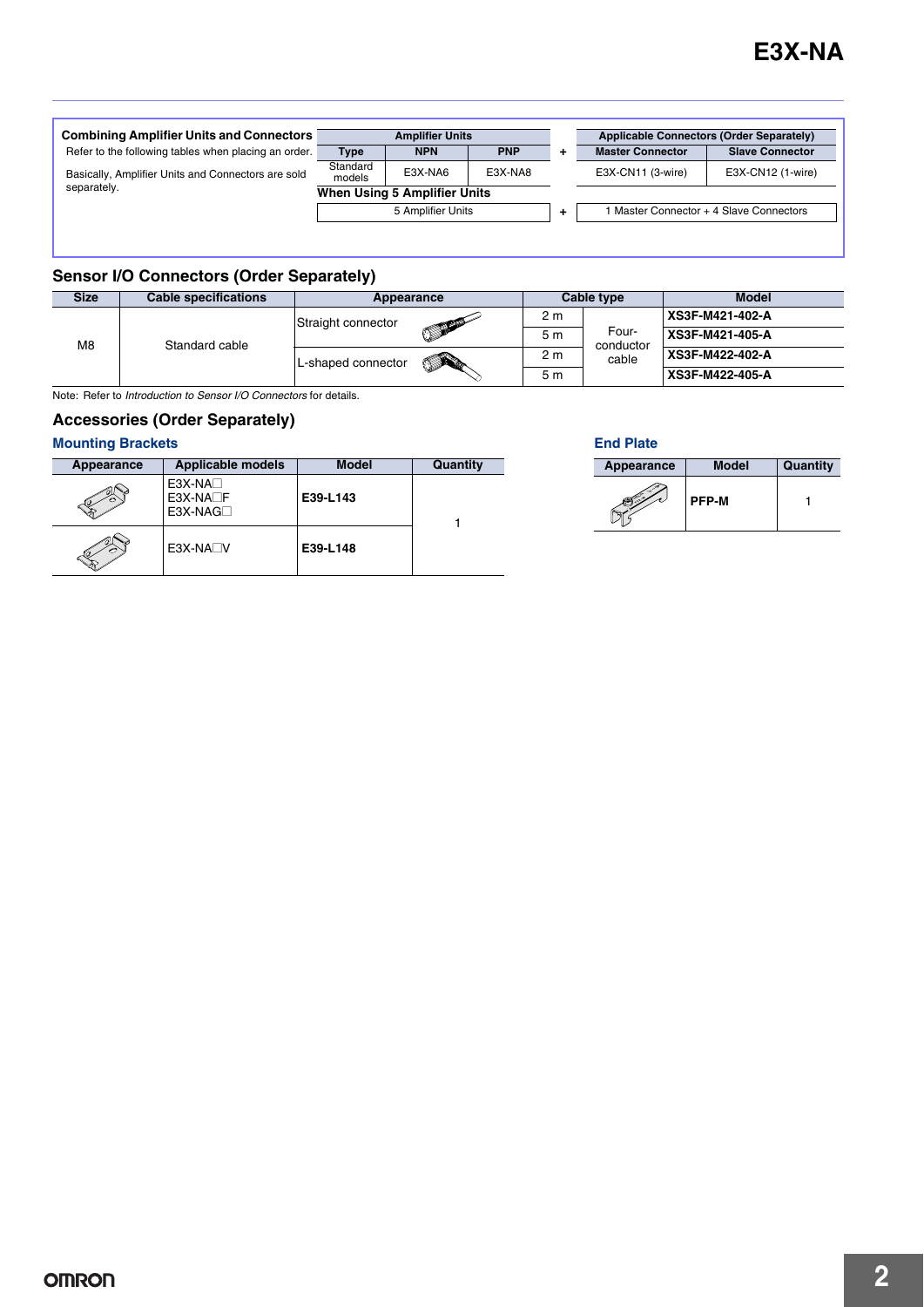# **Ratings and Specifications**

### **Amplifier Units**

|                                                | <b>Type</b>                                                                      |                                                                                                    | <b>Standard models</b>                                                                                                                                                                                                     | <b>High-speed</b><br>detection models                                                                                           | <b>Mark-detecting models</b>     | <b>Water-resistant models</b>                        |  |
|------------------------------------------------|----------------------------------------------------------------------------------|----------------------------------------------------------------------------------------------------|----------------------------------------------------------------------------------------------------------------------------------------------------------------------------------------------------------------------------|---------------------------------------------------------------------------------------------------------------------------------|----------------------------------|------------------------------------------------------|--|
| <b>Model</b><br>Item                           | <b>NPN</b><br>output<br><b>PNP</b><br>output                                     |                                                                                                    | $E3X-NA\Box$                                                                                                                                                                                                               | $E3X-NA\Box F$                                                                                                                  | $E3X-NAG$                        | $E3X-NA\Box V$                                       |  |
| <b>Light source</b><br>(wavelength)            |                                                                                  | Red LED (680 nm)                                                                                   |                                                                                                                                                                                                                            |                                                                                                                                 | Green LED (520 nm)               | Red LED (680 nm)                                     |  |
| Power supply<br>voltage                        |                                                                                  | 12 to 24 VDC $\pm$ 10%, ripple (p-p): 10% max.                                                     |                                                                                                                                                                                                                            |                                                                                                                                 |                                  |                                                      |  |
| <b>Current</b><br>consumption                  |                                                                                  | 35 mA max.                                                                                         |                                                                                                                                                                                                                            | 35 mA max.<br>(for 24-VDC power supply)                                                                                         | 35 mA max.                       |                                                      |  |
| <b>Control output</b>                          |                                                                                  |                                                                                                    |                                                                                                                                                                                                                            | Load current: 50 mA max.; residual voltage: 1 V max.; NPN/PNP (depends on model) open collector; Light-ON/Dark-ON mode selector |                                  |                                                      |  |
| Self-diagnosis<br>output                       |                                                                                  | None                                                                                               | Yes                                                                                                                                                                                                                        | None                                                                                                                            |                                  |                                                      |  |
| <b>Response time</b>                           |                                                                                  | Operate or reset: 200 µs max. *1                                                                   |                                                                                                                                                                                                                            | Operate: 20 us max.<br>Reset: 30 us max.                                                                                        | Operate or reset: 200 µs max. *1 |                                                      |  |
| <b>Sensitivity</b><br>adjustment               |                                                                                  | 8-turn sensitivity adjuster (with indicator)                                                       |                                                                                                                                                                                                                            |                                                                                                                                 |                                  |                                                      |  |
| <b>Protection circuits</b>                     |                                                                                  | Reverse polarity, output short-circuit, mutual interference prevention (optically synchronized) *2 |                                                                                                                                                                                                                            |                                                                                                                                 |                                  |                                                      |  |
| <b>Timer function</b>                          |                                                                                  | OFF-delay timer: 40 ms (fixed)                                                                     |                                                                                                                                                                                                                            |                                                                                                                                 |                                  |                                                      |  |
| <b>Ambient illumination</b><br>(Receiver side) |                                                                                  | Incandescent lamp: 10,000 lux max.<br>20,000 lux max.<br>Sunlight:                                 |                                                                                                                                                                                                                            |                                                                                                                                 |                                  |                                                      |  |
| <b>Ambient</b><br>temperature range            |                                                                                  | Storage:                                                                                           | Operating: Groups of 1 to 3 Amplifiers: -25°C to 55°C<br>Groups of 4 to 11 Amplifiers: -25°C to 50°C<br>Groups of 12 to 16 Amplifiers: -25°C to 45°C<br>$-30^{\circ}$ C to 70 $^{\circ}$ C (with no icing or condensation) |                                                                                                                                 |                                  |                                                      |  |
| <b>Ambient humidity</b><br>range               |                                                                                  |                                                                                                    | Operating and storage: 35% to 85% (with no condensation)                                                                                                                                                                   |                                                                                                                                 |                                  |                                                      |  |
| <b>Insulation resistance</b>                   |                                                                                  | 20 M $\Omega$ min. (at 500 VDC)                                                                    |                                                                                                                                                                                                                            |                                                                                                                                 |                                  |                                                      |  |
| Dielectric strength                            |                                                                                  | 1.000 VAC at 50/60 Hz for 1 minute *3                                                              |                                                                                                                                                                                                                            |                                                                                                                                 |                                  |                                                      |  |
| <b>Vibration resistance</b>                    |                                                                                  |                                                                                                    |                                                                                                                                                                                                                            | Destruction: 10 to 55 Hz with a 1.5-mm double amplitude for 2 hrs each in X, Y and Z directions                                 |                                  |                                                      |  |
| <b>Shock resistance</b>                        |                                                                                  |                                                                                                    | Destruction: 500 m/s <sup>2</sup> , for 3 times each in X, Y and Z directions                                                                                                                                              |                                                                                                                                 |                                  |                                                      |  |
| Degree of protection                           |                                                                                  |                                                                                                    | IEC 60529 IP50 (with Protective Cover attached)                                                                                                                                                                            |                                                                                                                                 |                                  | IEC 60529 IP66 (with Pro-<br>tective Cover attached) |  |
| <b>Connection method</b>                       |                                                                                  |                                                                                                    | Pre-wired (standard cable length: 2 m) or connector                                                                                                                                                                        |                                                                                                                                 |                                  |                                                      |  |
| Weight<br>(packed state)                       | Pre-wired models: approx. 100 g, Connector models: approx. 55 g (See note 4.) *4 |                                                                                                    |                                                                                                                                                                                                                            |                                                                                                                                 |                                  |                                                      |  |
|                                                | Case                                                                             | Polybutylene terephthalate (PBT)                                                                   |                                                                                                                                                                                                                            |                                                                                                                                 |                                  |                                                      |  |
| <b>Material</b>                                | Cover                                                                            | Polycarbonate                                                                                      |                                                                                                                                                                                                                            |                                                                                                                                 |                                  | Polyethersulfone (PES)                               |  |
| <b>Accessories</b>                             |                                                                                  | Instruction manual                                                                                 |                                                                                                                                                                                                                            |                                                                                                                                 |                                  |                                                      |  |

\*1. When there are 8 or more Units mounted side-by-side, the response time will be 350 µs max.<br>\*2. High-speed detection models do not have the mutual interference prevention function.<br>\*3. The dielectric strength for water-

### **Amplifier Unit Connectors**

\*4. Add 10 g to the weight for water-resistant models.

| Item                      | <b>Model</b>   | <b>E3X-CN11</b>                                                                                                                                                                                     | <b>E3X-CN12</b> |  |  |
|---------------------------|----------------|-----------------------------------------------------------------------------------------------------------------------------------------------------------------------------------------------------|-----------------|--|--|
| <b>Rated current</b>      |                | 2.5A                                                                                                                                                                                                |                 |  |  |
| <b>Rated voltage</b>      |                | 50 V                                                                                                                                                                                                |                 |  |  |
| <b>Contact resistance</b> |                | 20 m $\Omega$ max. (20 mVDC max., 100 mA max.)<br>(The above figure is for connection to the Amplifier Unit and the adjacent Connector. It does not include the conductor resistance of the cable.) |                 |  |  |
| Number of inser-<br>tions |                | Destruction: 50 times (for connection to the Amplifier Unit and the adjacent Connector)                                                                                                             |                 |  |  |
| <b>Material</b>           | <b>Housing</b> | Polybutylene terephthalate (PBT)                                                                                                                                                                    |                 |  |  |
|                           | Contact        | Phosphor bronze/gold-plated nickel                                                                                                                                                                  |                 |  |  |
| Weight<br>(packed state)  |                | Approx. 55 g                                                                                                                                                                                        | Approx. 25 g    |  |  |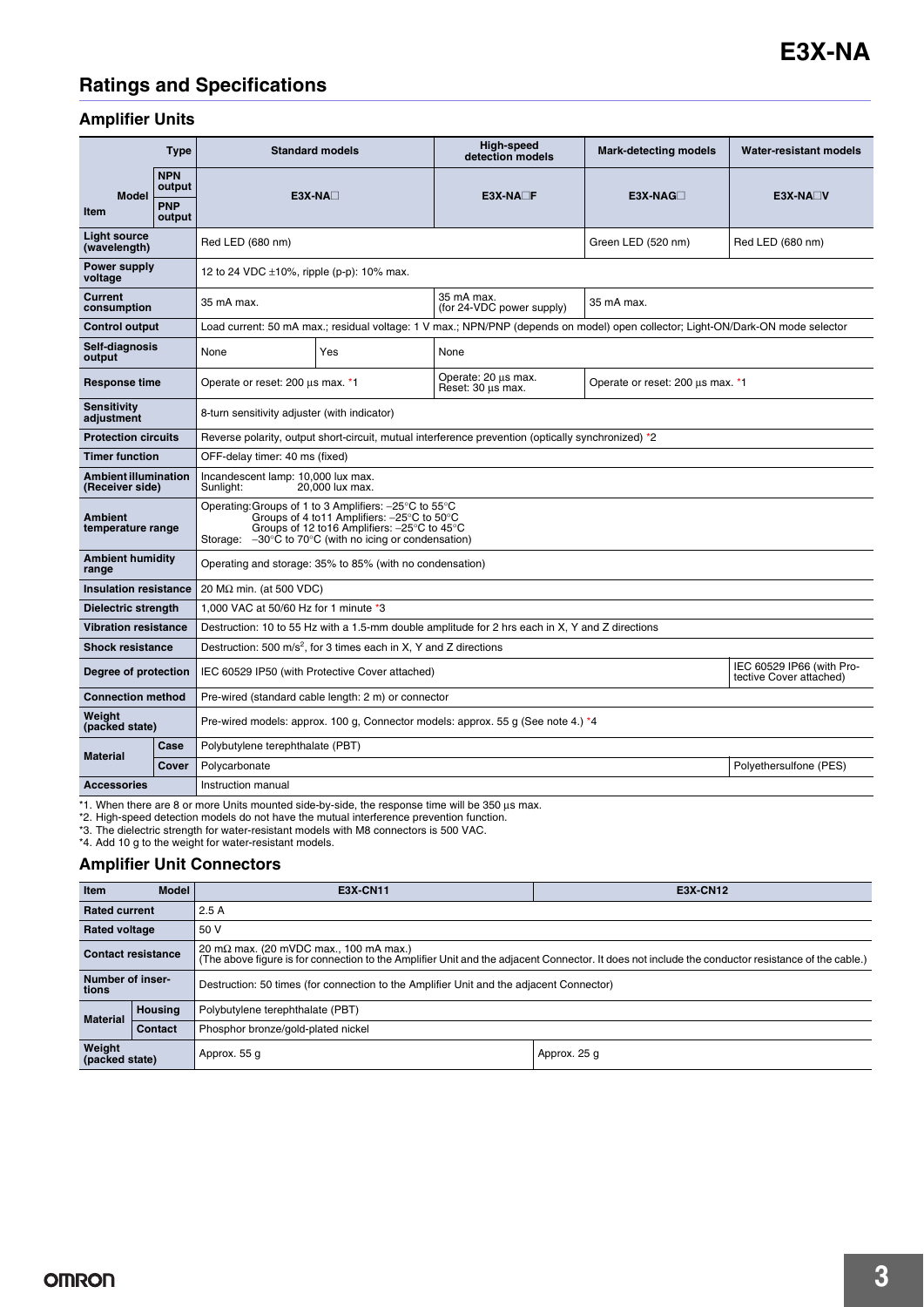#### **Sensing Distance Through-beam Models** (Unit: mm)

|                     |                                   | <b>Model</b>                                               | E3X-NA <sub>D</sub> | E3X-NA <sub>L</sub> F |
|---------------------|-----------------------------------|------------------------------------------------------------|---------------------|-----------------------|
|                     |                                   |                                                            | General-purpose     | High-speed            |
| <b>Type</b>         |                                   |                                                            | models              | models                |
|                     |                                   | E32-T11R/E32-T12R/E32-T15XR/E32-TC200BR(B4R)               | 280                 | 80                    |
|                     | Flexible                          | E32-T14LR/E32-T15YR/E32-T15ZR                              | 110                 | 33                    |
| Standard<br>models  | (new standard)                    | E32-T21R/E32-T22R/E32-T222R/E32-T25XR/<br>E32-TC200FR(F4R) | 60                  | 18                    |
|                     |                                   | E32-T24R/E32-T25YR/E32-T25ZR                               | 30                  | $\overline{9}$        |
|                     |                                   | E32-TC200/E32-T12/E32-T15X/E32-TC200B(B4)                  | 400                 | 120                   |
|                     |                                   | E32-T14L/E32-T15Y/E32-T15Z                                 | 240                 | 70                    |
|                     | Standard                          | E32-TC200A                                                 | 360                 | 100                   |
|                     |                                   | E32-TC200E/E32-T22/E32-T222/E32-T25X/E32-TC200F(F4)        | 100                 | 30                    |
|                     |                                   | E32-T24/E32-T25Y/E32-T25Z                                  | 90                  | $\overline{27}$       |
|                     |                                   | E32-T11/E32-T12B/E32-T15XB                                 | 360                 | 100                   |
|                     | Break resistant                   | E32-T21/E32-T221B/E32-T22B                                 | 100                 | 30                    |
|                     |                                   | E32-T25XB                                                  | $\overline{75}$     | $\overline{20}$       |
|                     | Fluorine coating                  | E32-T11U                                                   | 360                 | 100                   |
|                     |                                   | E32-T17L                                                   | 14000               | 4200                  |
|                     |                                   | E32-TC200 + E39-F1                                         | 3000                | 900                   |
|                     | E32-T11R + E39-F1                 | 2100                                                       | 630                 |                       |
|                     |                                   | E32-T11 + E39-F1                                           | 2000                | 600                   |
|                     | Long distance,                    | E32-T14                                                    | 1800                | 540                   |
|                     | high power                        | E32-T11L/E32-T12L                                          | 700                 | 210                   |
|                     |                                   | E32-T11L + E39-F2                                          | 500                 | 150                   |
|                     |                                   | E32-T11R + E39-F2                                          | 220                 | 65                    |
|                     |                                   | E32-T11 + E39-F2                                           | 360                 | 100                   |
|                     |                                   | E32-T21L/E32-T22L                                          | 200                 | 60                    |
|                     | Ultracompact,<br>ultrafine sleeve | E32-T223R                                                  | 60                  | 18                    |
| Special-beam        |                                   | E32-T33-S5                                                 | 20                  | 6                     |
| models              |                                   | E32-T333-S5                                                | 5                   | 1.5                   |
|                     |                                   | E32-T334-S5                                                | 2.5                 | 0.8                   |
|                     | Fine beam (nar-                   | E32-T22S                                                   | 1000                | 300                   |
|                     | row vision field)                 | E32-T24S                                                   | 700                 | 210                   |
|                     |                                   | E32-T16PR                                                  | 450                 | 130                   |
|                     |                                   | E32-T16P                                                   | 600                 | 180                   |
|                     |                                   | E32-T16JR                                                  | 390                 | 110                   |
|                     | Area sensing                      | E32-T16J                                                   | 520                 | 150                   |
|                     |                                   | E32-T16WR                                                  | 690                 | 200                   |
|                     |                                   | E32-T16W                                                   | 920                 | 270                   |
|                     |                                   | E32-T16                                                    | 1500                | 450                   |
|                     |                                   | E32-M21                                                    | 300                 | 90                    |
|                     |                                   | E32-T51                                                    | 400                 | 120                   |
|                     |                                   | E32-T54                                                    | 130                 | 35                    |
|                     |                                   | E32-T81R-S                                                 | 180                 | 50                    |
|                     | Heat resistant                    | E32-T61-S + E39-F2                                         | 390                 | 130                   |
|                     |                                   | E32-T61-S + E39-F1                                         | 3000                | 900                   |
|                     |                                   | E32-T84S-S                                                 | 700                 | 210                   |
|                     |                                   | E32-T61-S                                                  | 300                 | 90                    |
| Environment-        |                                   | E32-T11F                                                   | 1050                | 380                   |
| resistive<br>models | Chemical                          | E32-T12F                                                   | 1600                | 480                   |
|                     | resistant                         | E32-T14F                                                   | 200                 | 60                    |
|                     |                                   | E32-T51F                                                   | 700                 | 200                   |
|                     |                                   | E32-T81F-S                                                 | 350                 | 100                   |
|                     |                                   | E32-T51V                                                   | 100                 | $---$                 |
|                     | Vacuum                            | E32-T51V + E39-F1V                                         | 600                 | $\qquad \qquad -$     |
|                     | resistant                         | E32-T54V                                                   | 65                  | ---                   |
|                     |                                   | E32-T54V + E39-F1V                                         | 390                 | $\qquad \qquad -$     |
|                     |                                   | E32-T84SV                                                  | 250                 | $\sim$ $\sim$ $\sim$  |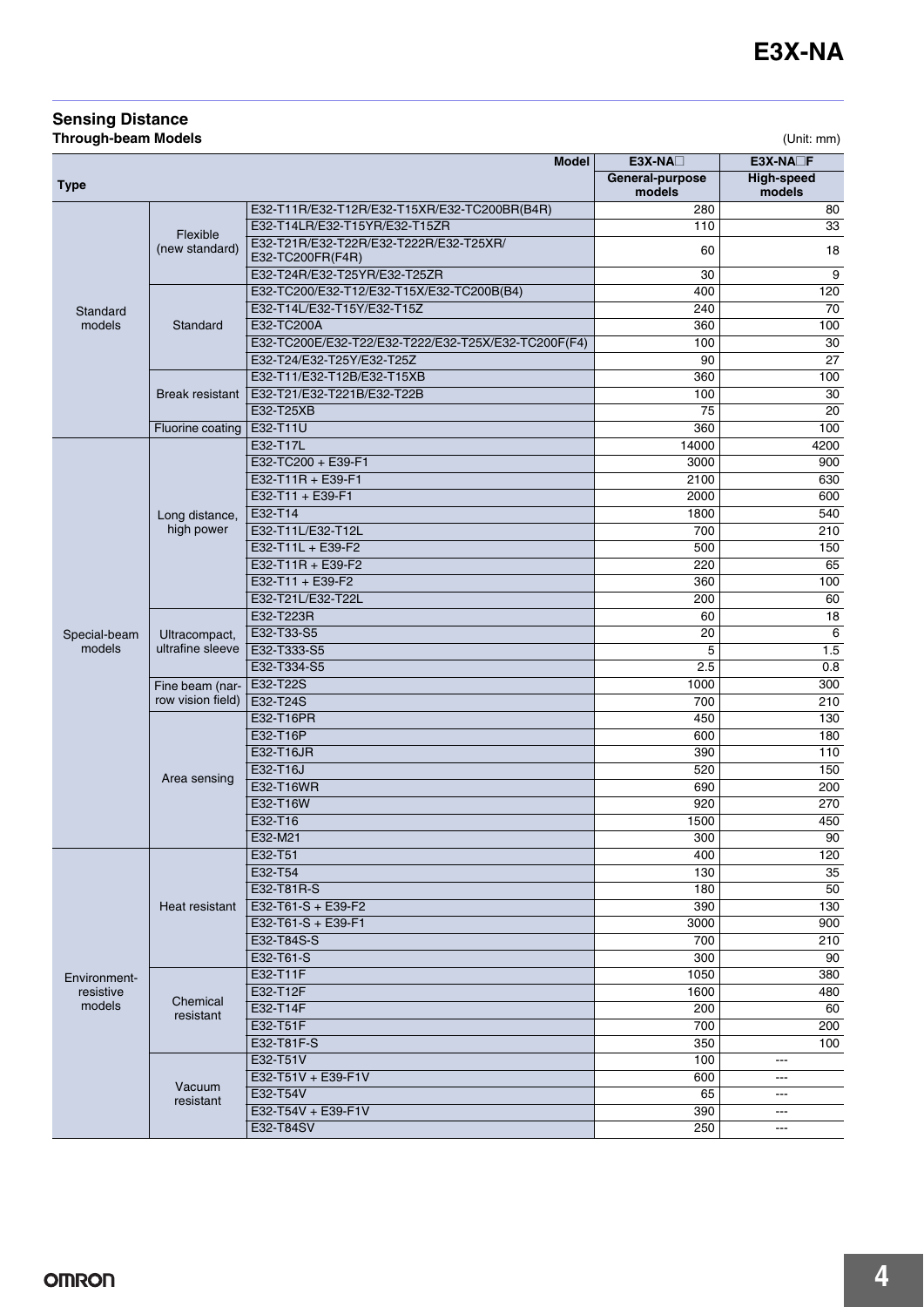| <b>Reflective Models</b> |                                   |                                                            |                                               | (Unit: mm)           |
|--------------------------|-----------------------------------|------------------------------------------------------------|-----------------------------------------------|----------------------|
|                          |                                   | <b>Model</b>                                               | $E3X-NA$                                      | $E3X-NA$             |
| <b>Type</b>              |                                   |                                                            | General-purpose<br>models                     | High-speed<br>models |
|                          |                                   | E32-D11R/E32-D12R/E32-D15XR/E32-DC200BR(B4R)               | 90                                            | 30                   |
|                          |                                   | E32-D14LR                                                  | 16                                            | 5                    |
|                          |                                   | E32-D15YR/E32-D15ZR                                        | 20                                            | 5                    |
|                          | Flexible<br>(new standard)        | E32-D211R/E32-D21R/E32-D22R/E32-D25XR/<br>E32-DC200FR(F4R) | 15                                            | 5                    |
|                          |                                   | E32-D24R                                                   | 7                                             | 2.3                  |
|                          |                                   | E32-D25YR/E32-D25ZR                                        | 4                                             | 1.2                  |
|                          |                                   | E32-DC200/E32-D15X/E32-DC200B(B4)                          | 150                                           | 50                   |
|                          |                                   | E32-D12                                                    | 120                                           | 40                   |
| Standard                 |                                   | E32-D14L                                                   | 40                                            | 13                   |
| models                   | Standard                          | E32-D15Y/E32-D15Z                                          | 50                                            | 15                   |
|                          |                                   | E32-D211/E32-DC200E/E32-D22/E32-D25X/<br>E32-DC200F(F4)    | 36                                            | 12                   |
|                          |                                   | E32-D24                                                    | 15                                            | 5                    |
|                          |                                   | E32-D25Y/E32-D25Z                                          | 10                                            | 3.3                  |
|                          |                                   | E32-D11/E32-D15XB                                          | 90                                            | 30                   |
|                          |                                   | E32-D21B/E32-D221B                                         | 35                                            | 10                   |
|                          | <b>Break resistant</b>            | E32-D21/E32-D22B                                           | 15                                            | 5                    |
|                          |                                   | E32-D25XB                                                  | 25                                            | 8                    |
|                          | Fluorine coating                  | E32-D11U                                                   | 90                                            | 30                   |
|                          | Long distance,<br>high power      | E32-D16                                                    | 40 to 400                                     | 55 to 70             |
|                          |                                   | E32-D11L                                                   | 200                                           | 65                   |
|                          |                                   | E32-D21L/E32-D22L                                          | 50                                            | 17                   |
|                          | Ultracompact,<br>ultrafine sleeve | E32-D33                                                    | 10                                            | 3.3                  |
|                          |                                   | E32-D331                                                   | 1.5                                           | 0.5                  |
|                          |                                   | E32-CC200R                                                 | 75                                            | 25                   |
|                          |                                   | E32-CC200                                                  | 150                                           | 50                   |
|                          |                                   | E32-D32L                                                   | 80                                            | 25                   |
|                          |                                   | E32-C31/E32-D32                                            | 40                                            | 13                   |
|                          |                                   | E32-C42 + E39-F3A                                          | Spot diameter of 0.1 to 0.6 mm at 6 to 15 mm. |                      |
|                          | Coaxial,<br>small spot            | E32-D32 + E39-F3A                                          | Spot diameter of 0.5 to 1mm at 6 to 15 mm.    |                      |
|                          |                                   | E32-C41 + E39-F3A-5                                        | Spot diameter of 0.1 mm at 7 mm               |                      |
| Special-beam<br>models   |                                   | E32-C31 + E39-F3A-5                                        | Spot diameter of 0.5 mm at 7 mm.              |                      |
|                          |                                   | E32-C41 + E39-F3B                                          | Spot diameter of 0.2 mm at 17 mm.             |                      |
|                          |                                   | E32-C31 + E39-F3B                                          | Spot diameter of 0.5 mm at 17 mm.             |                      |
|                          |                                   | E32-C31 + E39-F3C                                          | Spot diameter of 4 mm max. at 0 to 20 mm.     |                      |
|                          | Area sensing                      | E32-D36P1                                                  | 75                                            | 25                   |
|                          |                                   | E32-R21 + E39-R3 (provided)                                | 10 to 250                                     |                      |
|                          | Retro-reflective                  | E32-R16 + E39-R1 (provided)                                | 150 to 1500                                   | 150 to 1000          |
|                          |                                   | E32-L25/E32-L25A                                           | 3.3                                           |                      |
|                          |                                   | E32-L24S                                                   | $0$ to $4$                                    |                      |
|                          | Convergent-                       | E32-L24L                                                   | 2 to 6 (center 4)                             |                      |
|                          | reflective                        | E32-L25L                                                   | 5.4 to 9 (center 7.2)                         |                      |
|                          |                                   | E32-L86                                                    | 4 to 10                                       |                      |
|                          |                                   | E32-L16                                                    | 0 to 15                                       | 0 to 13              |
|                          |                                   | E32-D51                                                    | 120                                           | 40                   |
|                          | Heat resistant                    | E32-D81R/E32-D61                                           | 45                                            | 15                   |
| Environment-             |                                   | E32-D73                                                    | 30                                            | 10                   |
| resistive models         | Chemical                          | E32-D12F                                                   | 50                                            | 16                   |
|                          | resistant                         | E32-D14F                                                   | 20                                            | 6.5                  |
|                          |                                   |                                                            |                                               |                      |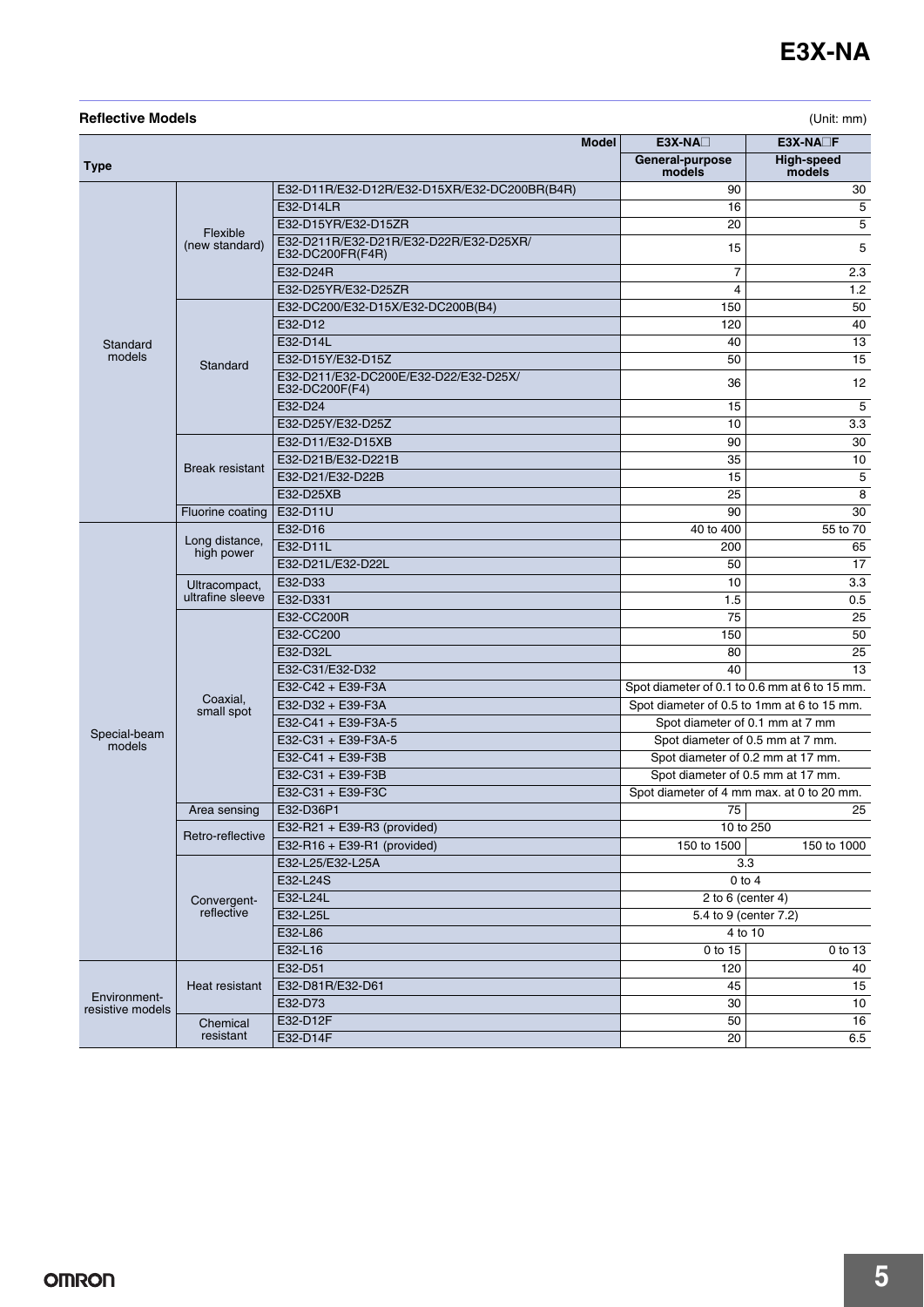| <b>Application-specific Models</b> |                 |                                                 |                                                                                                                          | (Unit: mm)                   |
|------------------------------------|-----------------|-------------------------------------------------|--------------------------------------------------------------------------------------------------------------------------|------------------------------|
|                                    |                 | <b>Model</b>                                    | $E3X-NA$                                                                                                                 | $E3X-NA$                     |
| <b>Type</b>                        |                 |                                                 | General-purpose<br>models                                                                                                | <b>High-speed</b><br>models  |
|                                    | Label detection | E32-G14                                         |                                                                                                                          | 10                           |
|                                    |                 | E32-T14                                         | 1800                                                                                                                     | 540                          |
| Application-<br>specific Models    | Liquid-level    | E32-L25T                                        | Applicable tube: Transparent tube with a<br>diameter in the range 8 to 10 mm and a<br>recommended wall thickness of 1 mm |                              |
|                                    | detection       | E32-D36T                                        | Applicable tube: Transparent tube<br>(no diameter restrictions)                                                          |                              |
|                                    |                 | E32-D82F1(F2)                                   |                                                                                                                          | Liquid-contact model         |
| <b>Green Light Source Models</b>   |                 |                                                 |                                                                                                                          | (Unit: mm)                   |
|                                    |                 | <b>Model</b>                                    |                                                                                                                          | E3X-NAGO                     |
| <b>Type</b>                        |                 |                                                 |                                                                                                                          | <b>Mark-detecting Models</b> |
|                                    |                 | E32-T11R/E32-T12R/E32-T15XR/E32-TC200BR(B4R)    |                                                                                                                          | 50                           |
| Through-beam                       | Standard        | E32-T14LR/E32-T15YR/E32-T15ZR                   |                                                                                                                          | 20                           |
| models                             |                 | E32-TC200/E32-T12/E32-T15X/E32-TC200B(B4)       |                                                                                                                          | 75                           |
|                                    |                 | E32-T14L/E32-T15Y/E32-T15Z                      |                                                                                                                          | 45                           |
|                                    | Special beam    | E32-T11L/E32-T12L                               |                                                                                                                          | 130                          |
|                                    |                 | E32-D11R/E32-D12R/E32-D15XR/E32-DC200BR(B4R)    |                                                                                                                          | 15                           |
|                                    |                 | E32-D14LR                                       |                                                                                                                          | 3.5                          |
|                                    | Standard        | E32-D15YR/E32-D15ZR                             |                                                                                                                          | 3.3                          |
|                                    |                 | E32-DC200/E32-D15X/E32-DC200B(B4)               |                                                                                                                          | 25                           |
|                                    |                 | E32-D14L                                        |                                                                                                                          | 10                           |
| Reflective                         |                 | E32-D15Y/E32-D15Z                               |                                                                                                                          | 8                            |
|                                    |                 | E32-D11L                                        |                                                                                                                          | 35                           |
|                                    |                 | E32-CC200R                                      |                                                                                                                          | 12                           |
|                                    | Special beam    | E32-CC200                                       | 25                                                                                                                       |                              |
|                                    |                 | E32-D32L                                        |                                                                                                                          | 12                           |
|                                    |                 | E32-C31/E32-D32                                 |                                                                                                                          | 6                            |
| Application                        | Label detection | E32-T14                                         |                                                                                                                          | 330                          |
| specific                           |                 | E32-G14                                         |                                                                                                                          | 10                           |
|                                    |                 | Refer to E32 Series for details on Fiber Units. |                                                                                                                          |                              |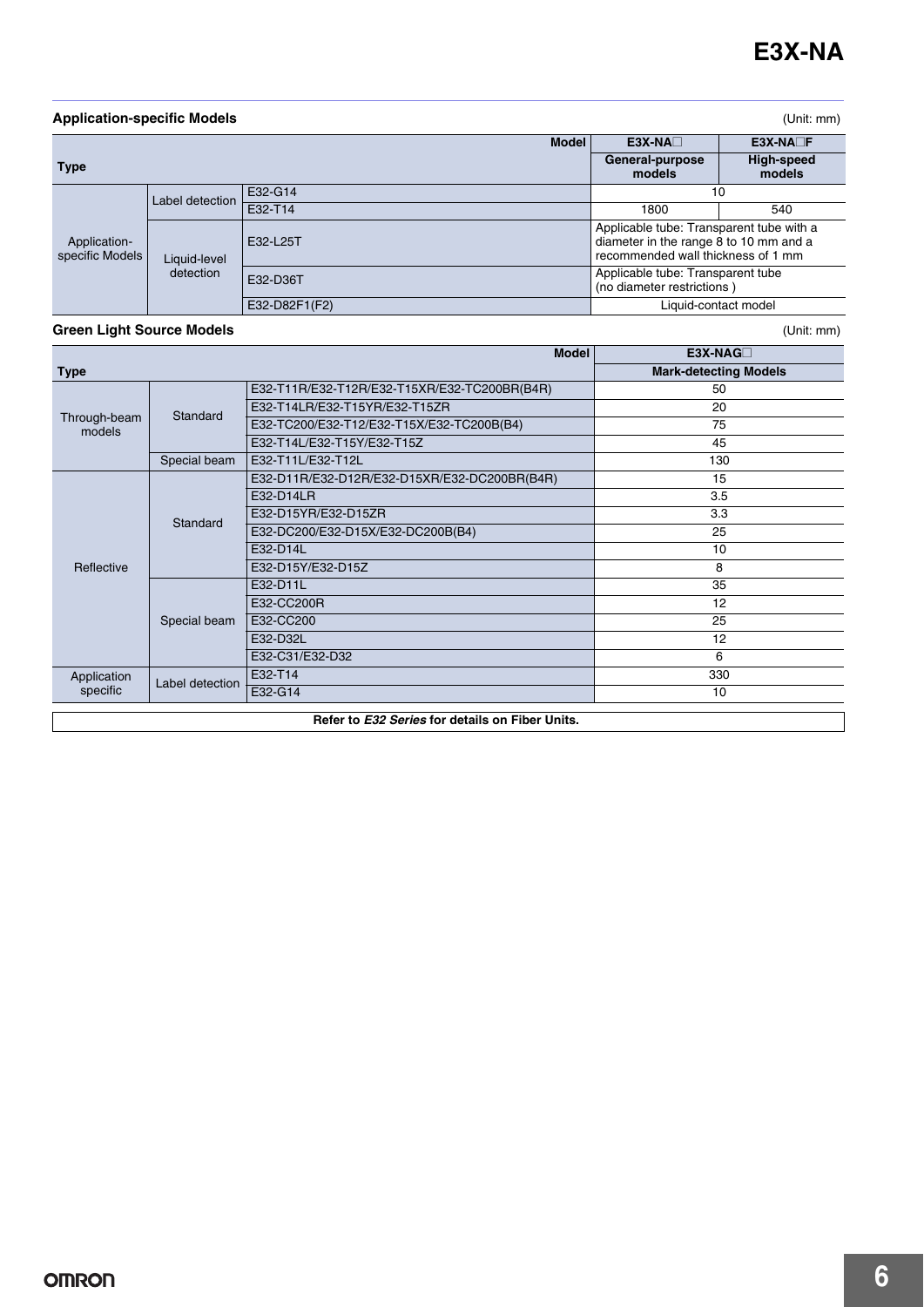#### **Number of Turns of Sensitivity Adjuster vs. Sensing Distance**



**Sensing Distance vs. Differential Travel**





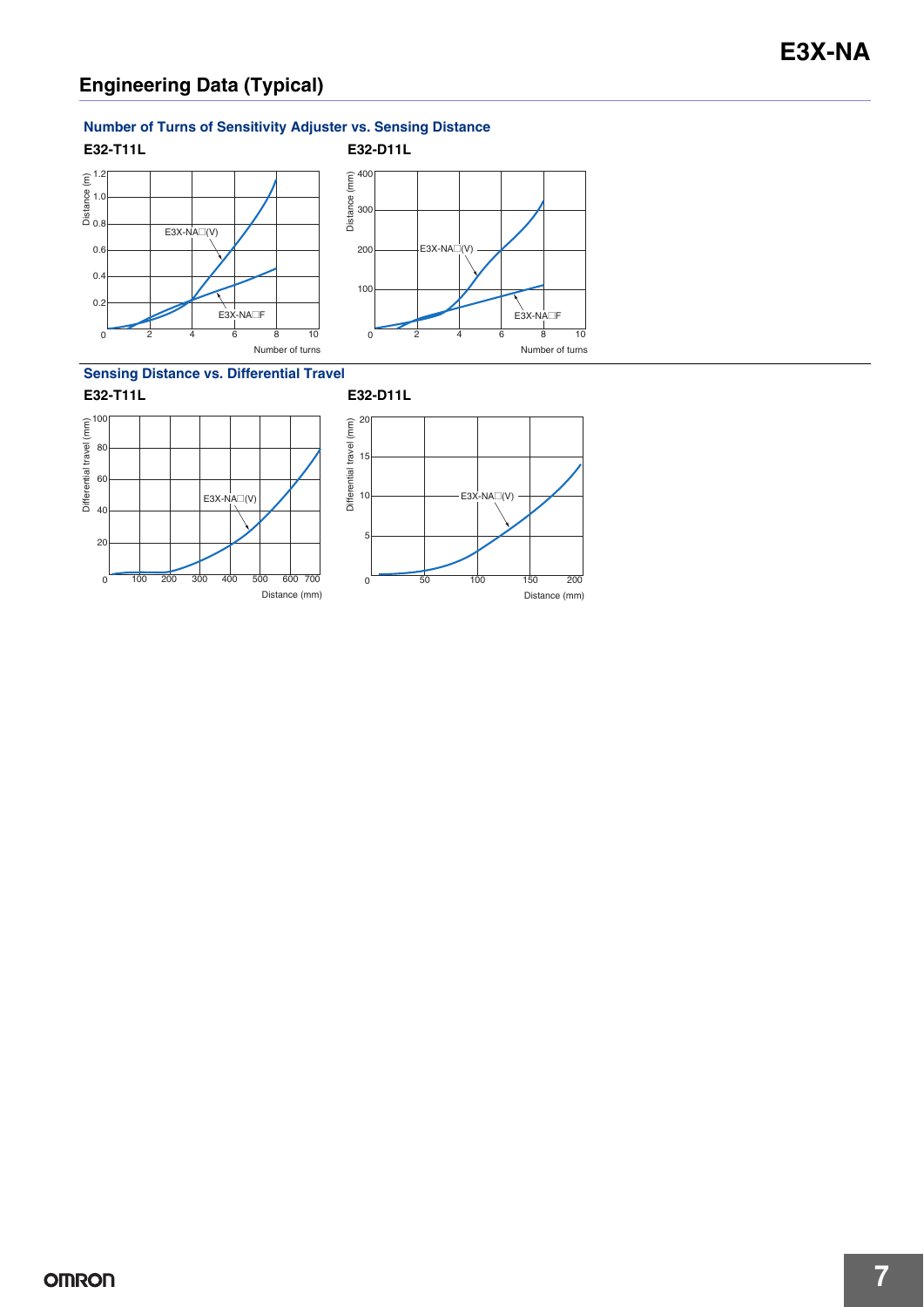# **I/O Circuit Diagrams**

| <b>NPN Output</b>                                                       |                          |                                                                                                                                                                                                                              |                              |                                                                                                                                                                                |
|-------------------------------------------------------------------------|--------------------------|------------------------------------------------------------------------------------------------------------------------------------------------------------------------------------------------------------------------------|------------------------------|--------------------------------------------------------------------------------------------------------------------------------------------------------------------------------|
| <b>Model</b>                                                            | <b>Operation</b><br>mode | <b>Timing charts</b>                                                                                                                                                                                                         | <b>Operation</b><br>selector | <b>Output circuit</b>                                                                                                                                                          |
| E3X-NA11<br>E3X-NA6<br>E3X-NAG11<br>E3X-NA11F<br>E3X-NA11V<br>E3X-NA14V | Light-ON                 | Incident light<br>No incident light<br>$T +$<br>Operation<br>ON<br>indicator<br>OFF<br>(orange)<br>ON<br>Output<br>transistor<br><b>OFF</b><br>Operate<br>Load<br>(relay)<br>Reset<br>(Between brown and black leads)        | <b>LIGHT ON</b><br>$(L-ON)$  | Brown<br>Operation indicator<br>٠<br>(orange)<br>$\mathbf{I}$<br>Load<br>Photo-<br>electric<br>Black<br>12 to<br>Sensor<br>24 VDC<br>Control output<br>main<br>circuit<br>Blue |
|                                                                         | Dark-ON                  | Incident light<br>No incident light<br>⊤≁<br>Operation<br>ON<br>indicator<br>OFF<br>(orange)<br>ON<br>Output<br>transistor<br>OFF<br>Load<br>Operate<br>(relay)<br>Reset<br>(Between brown and black leads)                  | DARK ON<br>$(D-ON)$          | M8 Connector Pin Arrangement<br>$\bigcircled{2}$<br>$\circledcirc$<br>Note: Pin 2 is not used.                                                                                 |
| E3X-NA21                                                                | Light-ON                 | Incident light<br>No incident light<br>$T \rightarrow +$<br>Operation<br>ON<br>indicator<br>OFF-<br>(orange)<br>ON<br>Output<br>transistor<br>OFF-<br>Load<br>Operate<br>(relay)<br>Reset<br>(Between brown and black leads) | <b>LIGHT ON</b><br>$(L-ON)$  | Brown<br>Operation indicator<br>12 to<br>(orange)<br>24 VDC<br>Load<br>(relay)<br>Photo-<br><b>Black Control</b><br>electric<br>Load<br>output<br>Sensor                       |
|                                                                         | Dark-ON                  | Incident light<br>No incident light<br>⊤→⊦<br>Operation<br>ON<br>indicator<br>OFF<br>(orange)<br>ON<br>Output<br>transistor<br>OFF<br>Operate<br>Load<br>(relay)<br>Reset<br>(Between brown and black leads)                 | <b>DARK ON</b><br>$(D-ON)$   | (relay)<br>main<br>Orange<br>circuit<br>E<br>-Self-diagnosis output<br>Incident level<br>Blue<br>indicators<br>0 <sup>V</sup><br>(4 green, 1 red)                              |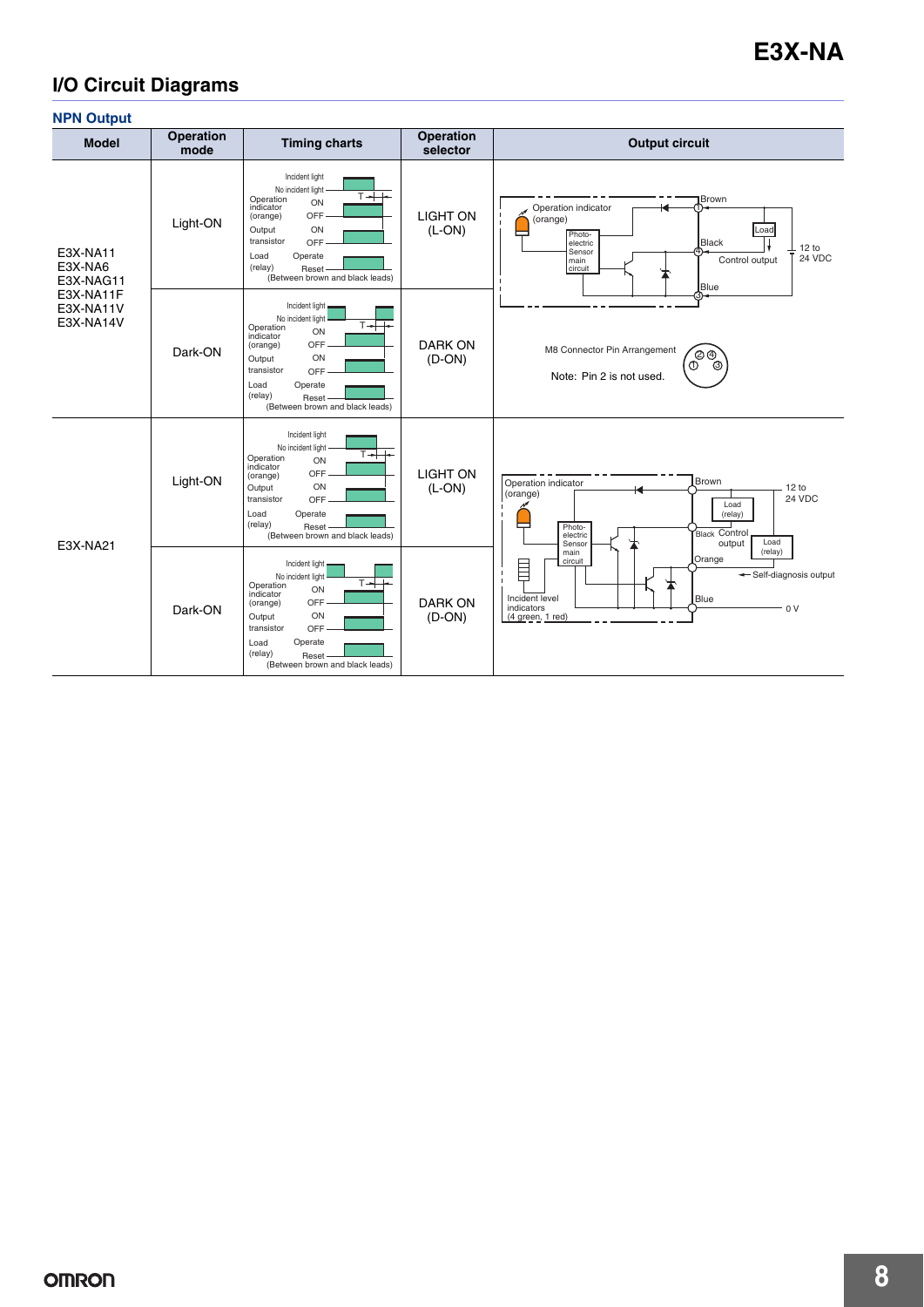#### **PNP Output**

| <b>Model</b>                                                            | <b>Operation</b><br>mode | <b>Timing charts</b>                                                                                                                                                                                              | <b>Operation</b><br>selector | <b>Output circuit</b>                                                                                                                                                                                                                                                                                             |
|-------------------------------------------------------------------------|--------------------------|-------------------------------------------------------------------------------------------------------------------------------------------------------------------------------------------------------------------|------------------------------|-------------------------------------------------------------------------------------------------------------------------------------------------------------------------------------------------------------------------------------------------------------------------------------------------------------------|
| E3X-NA41<br>E3X-NA8<br>E3X-NAG41<br>E3X-NA41F<br>E3X-NA41V<br>E3X-NA44V | Light-ON                 | Incident light<br>No incident light<br>⊤≁<br>Operation<br>ON<br>indicator<br>OFF<br>(orange)<br>ON<br>Output<br><b>OFF</b><br>transistor<br>Load<br>Operate<br>(relay)<br>Reset<br>(Between blue and black leads) | <b>LIGHT ON</b><br>$(L-ON)$  | Brown<br>Operation<br>indicator<br>(orange)<br>Control<br>Photo-<br>output<br>Black<br>electric<br>12 to<br>Sensor<br>24 VDC<br>main<br>circuit<br>Load<br>Blue<br>зъ                                                                                                                                             |
|                                                                         | Dark-ON                  | Incident light,<br>No incident light<br>$T + +$<br>Operation<br>ON<br>indicator<br>OFF<br>(orange)<br>ON<br>Output<br>transistor<br>OFF<br>Operate<br>Load<br>(relay)<br>Reset<br>(Between blue and black leads)  | <b>DARK ON</b><br>$(D-ON)$   | M8 Connector Pin Arrangement<br><u>්ල ල</u><br>☺<br>Note: Pin 2 is not used.                                                                                                                                                                                                                                      |
| E3X-NA51                                                                | Light-ON                 | Incident light<br>No incident light<br>$T + F$<br>Operation<br>ON<br>indicator<br>OFF-<br>(orange)<br>ON<br>Output<br>transistor<br>OFF-<br>Load<br>Operate<br>(relay)<br>Reset<br>(Between blue and black leads) | <b>LIGHT ON</b><br>$(L-ON)$  | Brown<br>Operation indicator<br>12 to<br>(orange)<br>24 VDC<br>Self-diagnosis output<br>Orange<br>Photo-<br>─<br>electric<br>Sensor<br>Control<br>main<br>Load<br>Black <sub>output</sub><br>circuit<br>E<br>(relay)<br>Load<br>(relay)<br>Incident level<br><b>LBlue</b><br>indicators<br>0V<br>(4 green, 1 red) |
|                                                                         | Dark-ON                  | Incident light<br>No incident light<br>$T + +$<br>Operation<br>ON<br>indicator<br>OFF<br>(orange)<br>ON<br>Output<br>transistor<br>OFF<br>Operate<br>Load<br>(relay)<br>Reset<br>(Between blue and black leads)   | <b>DARK ON</b><br>$(D-ON)$   |                                                                                                                                                                                                                                                                                                                   |

#### **Plug (Sensor I/O Connector)**



Note: Pin 2 is not used.

## **Nomenclature**

### Amplifier Units

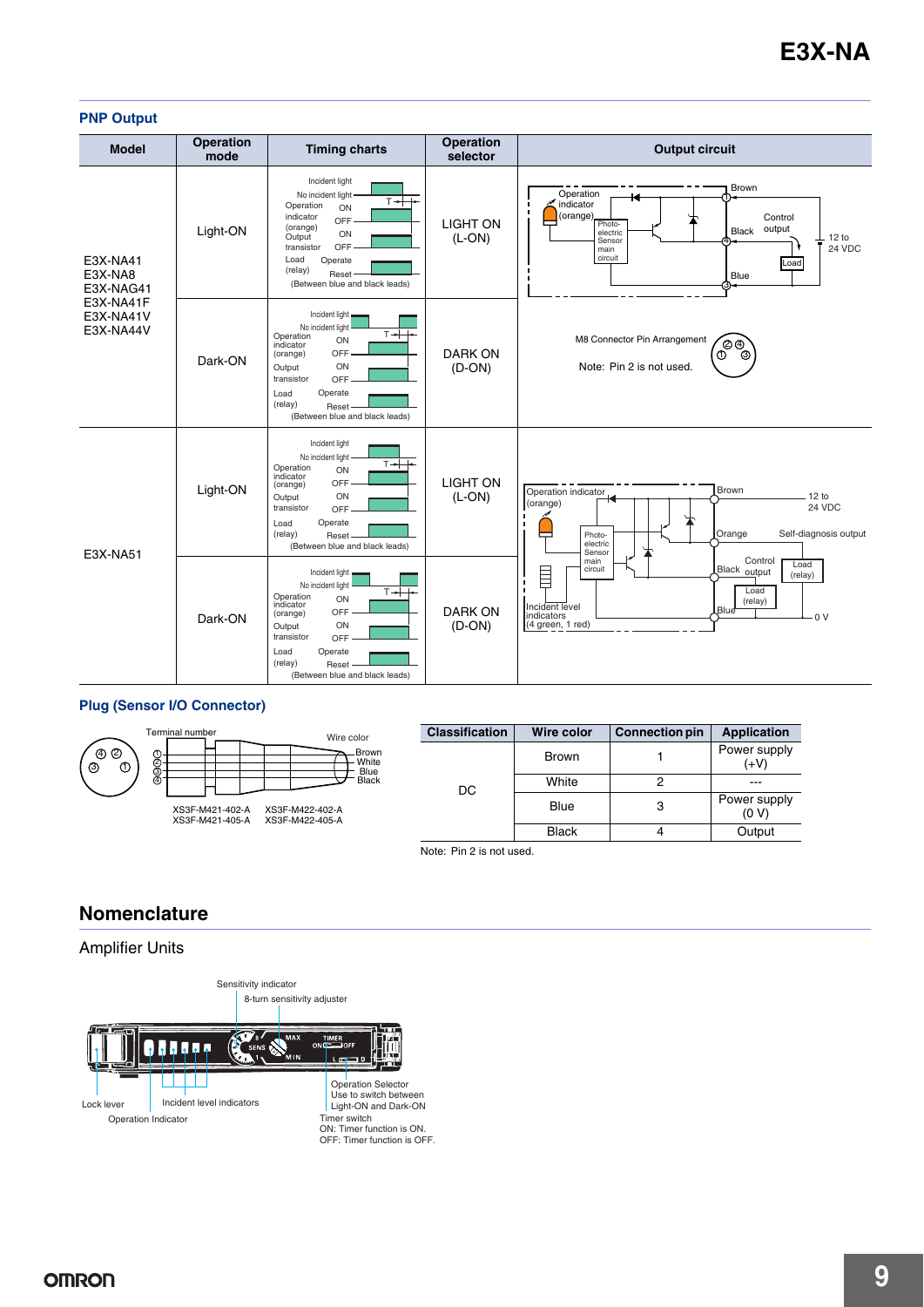# **Safety Precautions**

#### **Refer to** *Warranty and Limitations of Liability***.**

#### **WARNING**

**This product is not designed or rated for ensuring safety of persons either directly or indirectly. Do not use it for such purposes.**

#### **Precautions for Correct Use**

Do not use the product in atmospheres or environments that exceed product ratings.

#### **Amplifier Units**

#### ● **Designing**

#### **Communications Hole**

The hole on the side of the Amplifier Unit is a communications hole for preventing mutual interference when Amplifier Units are mounted side-by-side. The E3X-MC11 Mobile Console (order separately) cannot be used.

If an excessive amount of light is received via the Sensor, the mutual interference prevention function may not work. In this case, make the appropriate adjustments using the sensitivity adjuster.

The mutual interference prevention function will not operate when the E3X-NA is used side-by-side with E3X-DA-N models.

#### ● **Mounting**

#### **DIN Track Mounting/Removal**

#### **Mounting Amplifier Units**

1. Mount the Amplifier Units one at a time onto the DIN track.



2. Slide the Amplifier Units together, line up the clips, and press the Amplifier Units together until they click into place.



#### **Removing Amplifier Units**

Slide Amplifier Units away from each other, and remove from the DIN track one at a time. (Do not attempt to remove Amplifier Units from the DIN track without separating them first.)

| Note: 1. The specifications for ambient temperature will vary according to the |
|--------------------------------------------------------------------------------|
| number of Amplifier Units used together. For details, refer to Ratings         |
| and Specifications.                                                            |
| 2. Always turn OFF the power supply before mounting or removing                |
| Amplifier Units.                                                               |

#### **Fiber Connection and Disconnection**

The E3X Amplifier Unit has a lock lever. Connect or disconnect the fibers to or from the E3X Amplifier Unit using the following

#### procedures: **1. Connection**

Open the Protective Cover, insert the fibers according to the fiber insertion marks on the side of the Amplifier Unit, and lower the lock lever.



#### **2. Disconnection**

Remove the Protective Cover and raise the lock lever to pull out the fiber.



Note:To maintain the fiber properties, confirm that the lock is released before removing the fiber.

#### **3. Precautions for Fiber Connection/Disconnection**

Be sure to lock or unlock the lock lever within an ambient temperature range between  $-10^{\circ}$ C and  $40^{\circ}$ C.

#### ● **Operating Environment**

#### **Ambient Conditions**

If dust or dirt adhere to the hole for optical communications, it may prevent normal communications. Be sure to remove any dust or dirt before using the Units.

#### ● **Other**

#### **Protective Cover**

Be sure to mount the Protective Cover before use.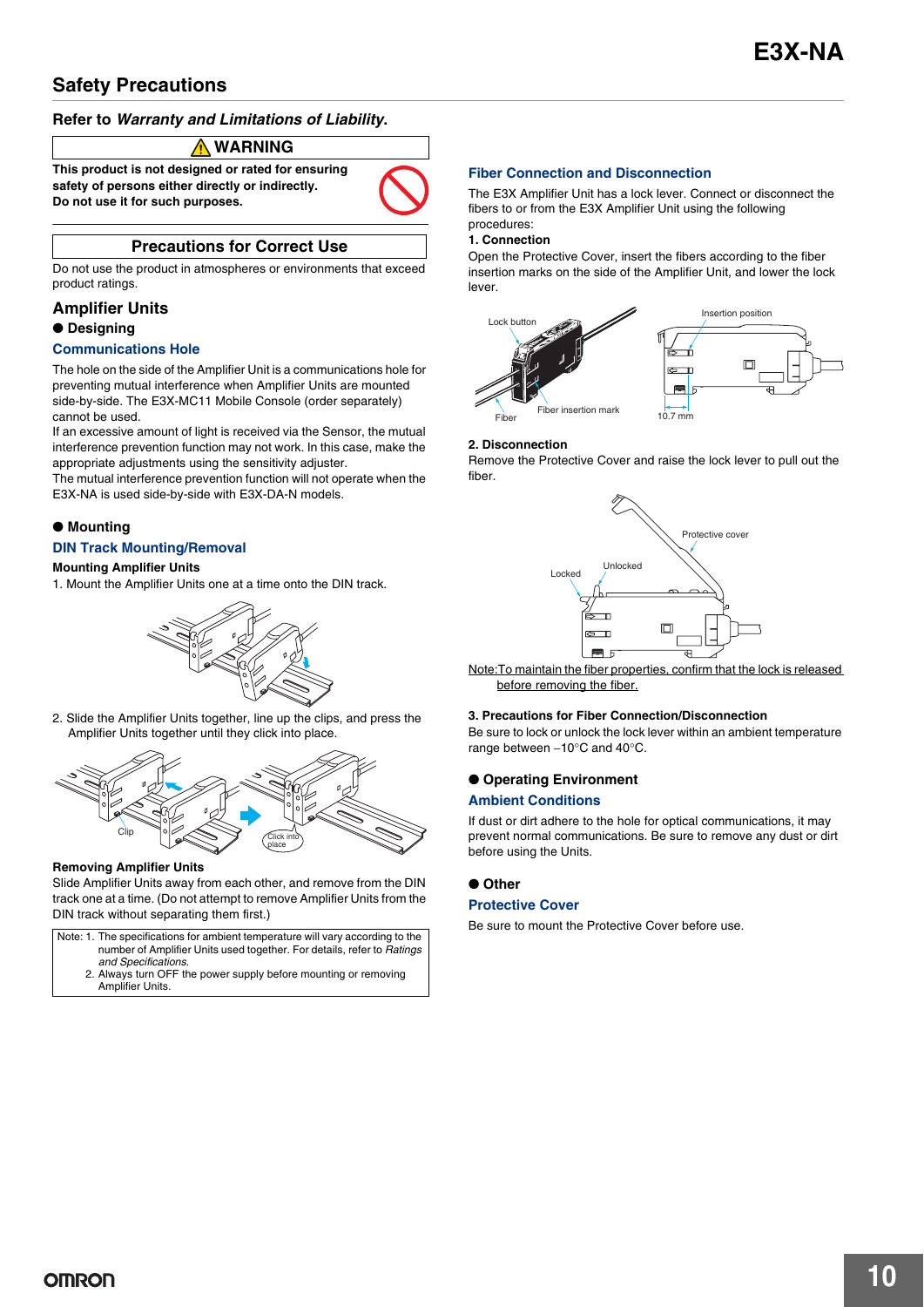### **Amplifier Units with Connectors** ● **Mounting**

#### **Mounting Connectors**

1. Insert the Master or Slave Connector into the Amplifier Unit until it clicks into place.



- 2. Join Amplifier Units together as required after all the Master and Slave Connectors have been inserted.
- 3. Attach the seals (provided as accessories) to the sides of Master and Slave Connectors that are not connected to other Connectors.



Note: Attach the stickers to the sides with grooves.

#### **Removing Connectors**

- 1. Slide the slave Amplifier Unit for which the Connector is to be removed away from the rest of the group.
- 2. After the Amplifier Unit has been separated, press down on the lever on the Connector and remove it. (Do not attempt to remove Connectors without separating them from other Amplifier Units first.)



#### **Mounting End Plate (PFP-M)**

Depending on how it is mounted, an Amplifier Unit may move during operation. In this case, use an End Plate.

Before mounting an End Plate, remove the clip from the master Amplifier Unit using a nipper or similar tool.



The clip can also be removed using the following mechanism, which is incorporated in the construction of the section underneath the clip.

1. Insert the clip to be removed into the slit underneath the clip on another Amplifier Unit.



2. Remove the clip by rotating the Amplifier Unit.



#### **Pull Strengths for Connectors (Including Cables)**

E3X-CN11: 30 N max. E3X-CN12: 12 N max.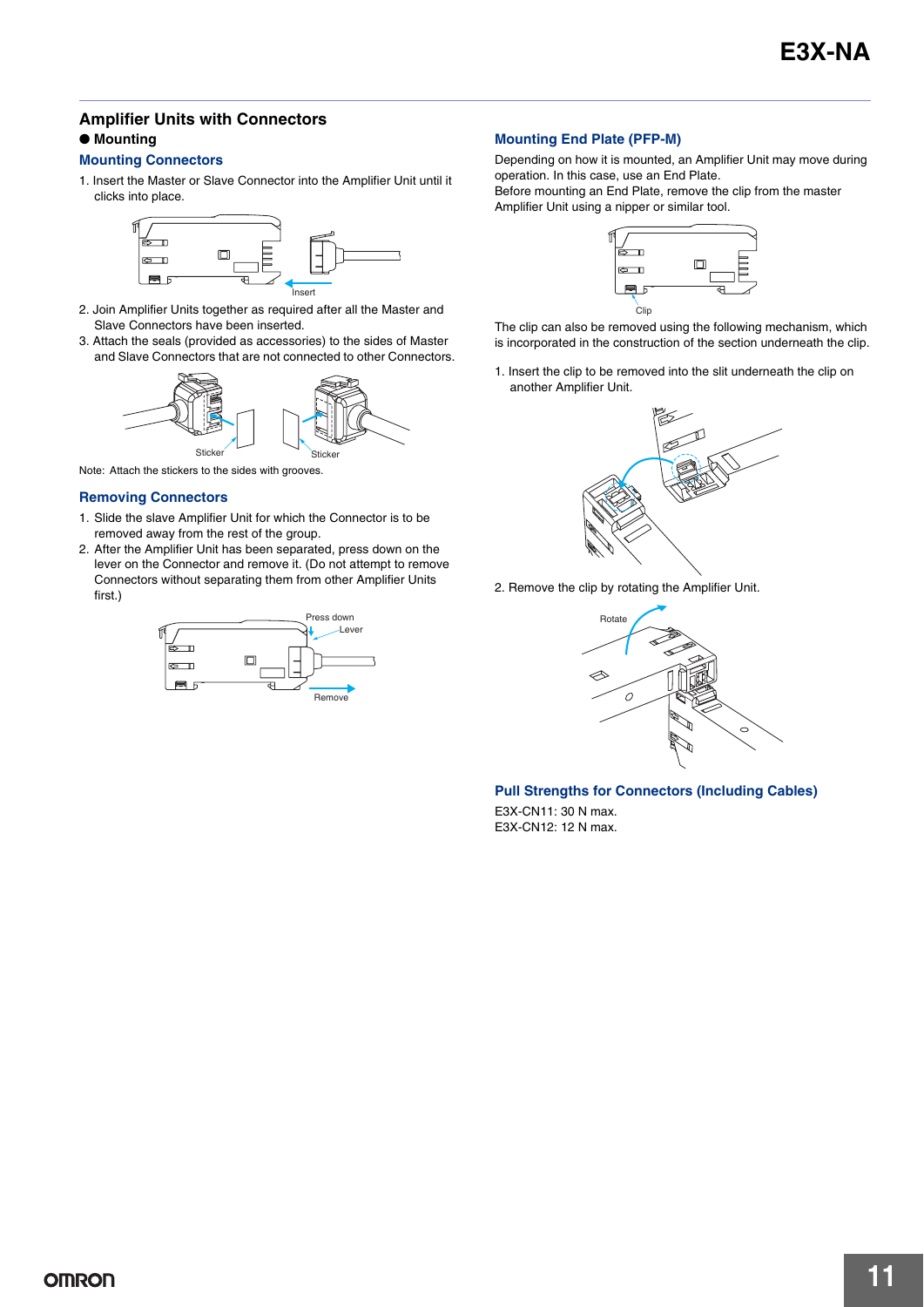## **Dimensions** (Unit: mm)

### **Amplifier Units**



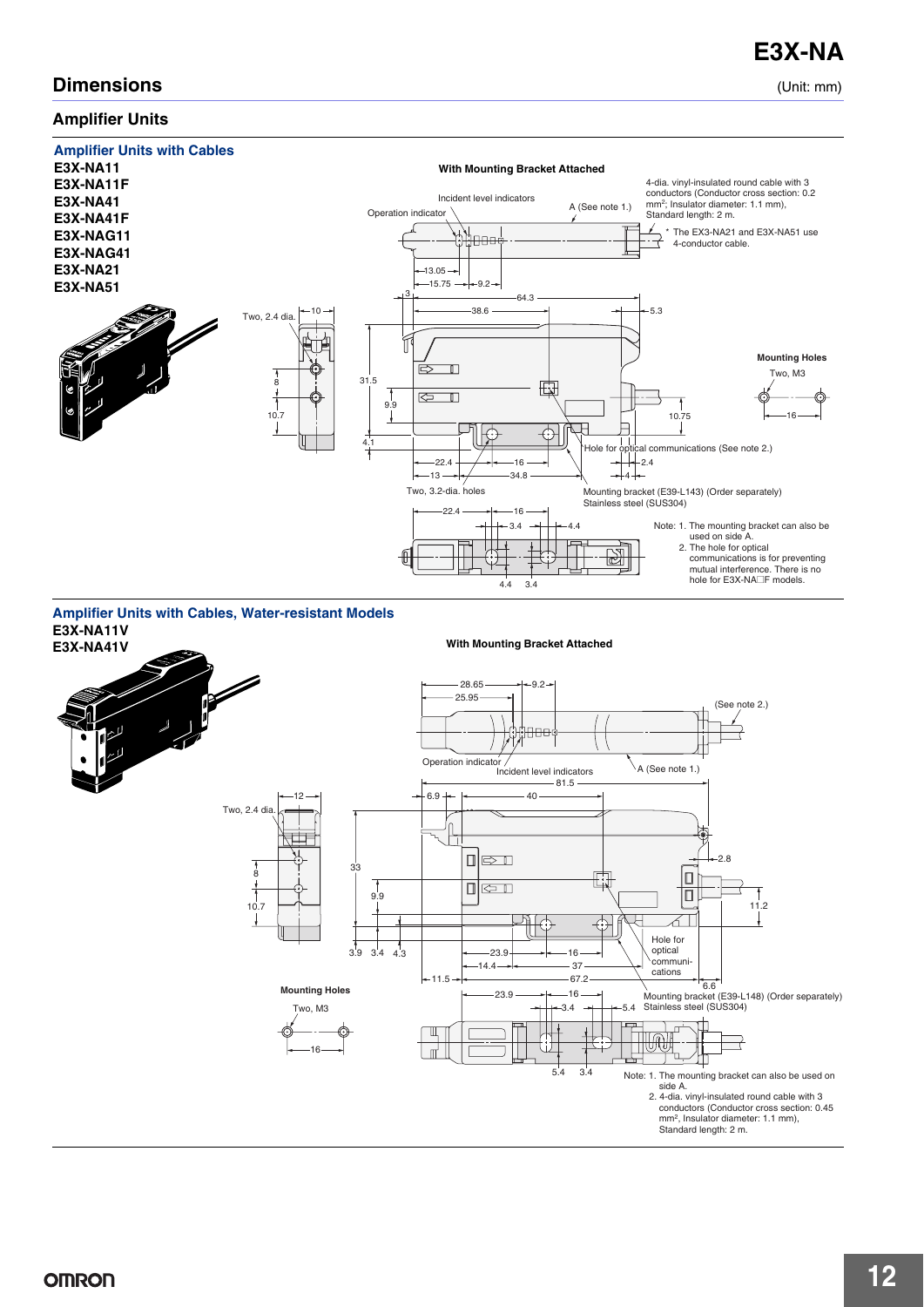